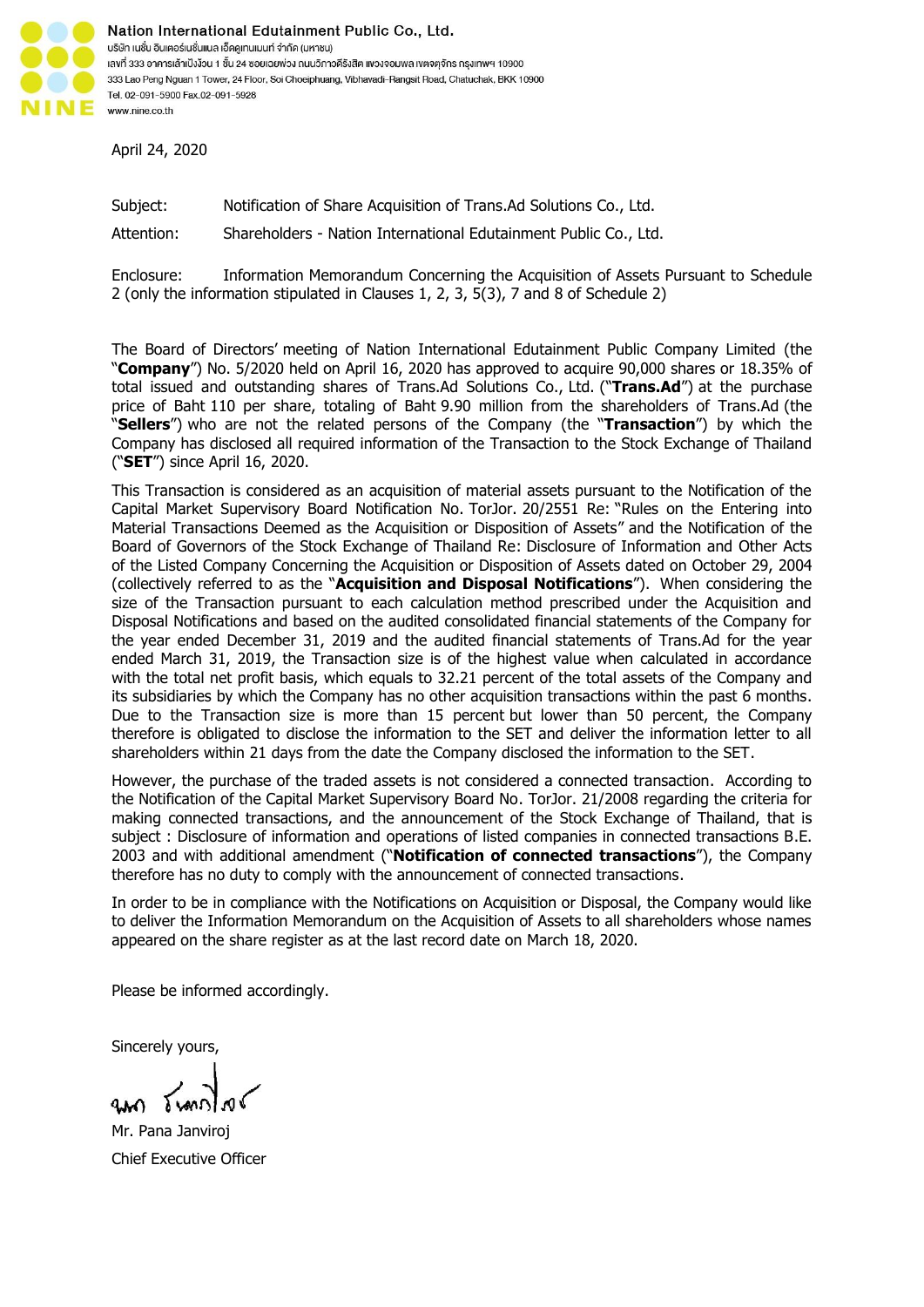### **Information Memorandum**

# **Of Nation International Edutainment Public Company Limited**

# **to Schedule 2 (only the information stipulated in Clauses 1, 2, 3, 5(3), 7 and 8 of Schedule 2)**

### **1. Information Memorandum Disclosed Pursuant to Schedule 1 of the Notification of the Board of Governors of the Stock Exchange of Thailand Re: "Disclosure of Information and Other Acts of the Listed Company Concerning the Acquisition or Disposition of Assets B.E. 2004 (collectively referred to as the "Acquisition and Disposal Notifications")**

The Company would like to notify the information of the acquisition of the shares of Trans.Ad with details as follows;

#### **(1) Date / Month / Year of the Transaction**

Within 2<sup>nd</sup> Quarter of 2020

# **(2) The Relevant Parties**

Buyer: Nation International Edutainment Plc. ("**NINE**" or the "**Company**")

Seller: The existing shareholders of Trans.Ad, which are Mr. Weng Sam Lam,

Mr. Yongyot Engchuan and Mr. Suphap Wongchinda

Relationship: Seller is not related parties of NINE

| <b>Shareholders</b>   | Existing<br>shareholders  |         | New<br>shareholders |                          |
|-----------------------|---------------------------|---------|---------------------|--------------------------|
|                       | % Holding<br>No. of Share |         | No. of Share        | % Holding                |
| <b>NINE</b>           |                           |         | 90,000              | 18.35%                   |
| Mr. Weng Sam Lam      | 27,000                    | 5.50%   |                     | $\overline{\phantom{0}}$ |
| Mr. Yongyot Engchuan  | 4,500                     | 0.92%   |                     | $\overline{\phantom{0}}$ |
| Mr. Suphap Wongchinda | 58,500                    | 11.93%  |                     |                          |
| Aye On Ad Co., Ltd.   | 400,464                   | 81.65%  | 400,464             | 81.65%                   |
| Total                 | 490,464                   | 100.00% | 490,464             | 100.00%                  |

Shareholder structure before and after the transaction:

#### **(3) General Characteristics of the Transactions**

The Company wishes to acquire 90,000 shares or 18.35% of the total issued and outstanding shares of Trans.Ad at the purchase price of Baht 110 per share or a total amount of Baht 9.90 Million in aggregate from the existing shareholders of Trans.Ad.

# **(4) Type and Size of Transaction**

This Transaction is considered as an acquisition of material assets pursuant to the Notification of the Capital Market Supervisory Board Notification No. TorJor. 20/2551 Re: "Rules on the Entering into Material Transactions Deemed as the Acquisition or Disposition of Assets" and the Notification of the Board of Governors of the Stock Exchange of Thailand Re: Disclosure of Information and Other Acts of the Listed Company Concerning the Acquisition or Disposition of Assets dated October 29, 2004 (collectively referred to as the "**Acquisition and Disposal Notifications**"). When considering the size of the Transaction pursuant to each calculation method prescribed under the Acquisition and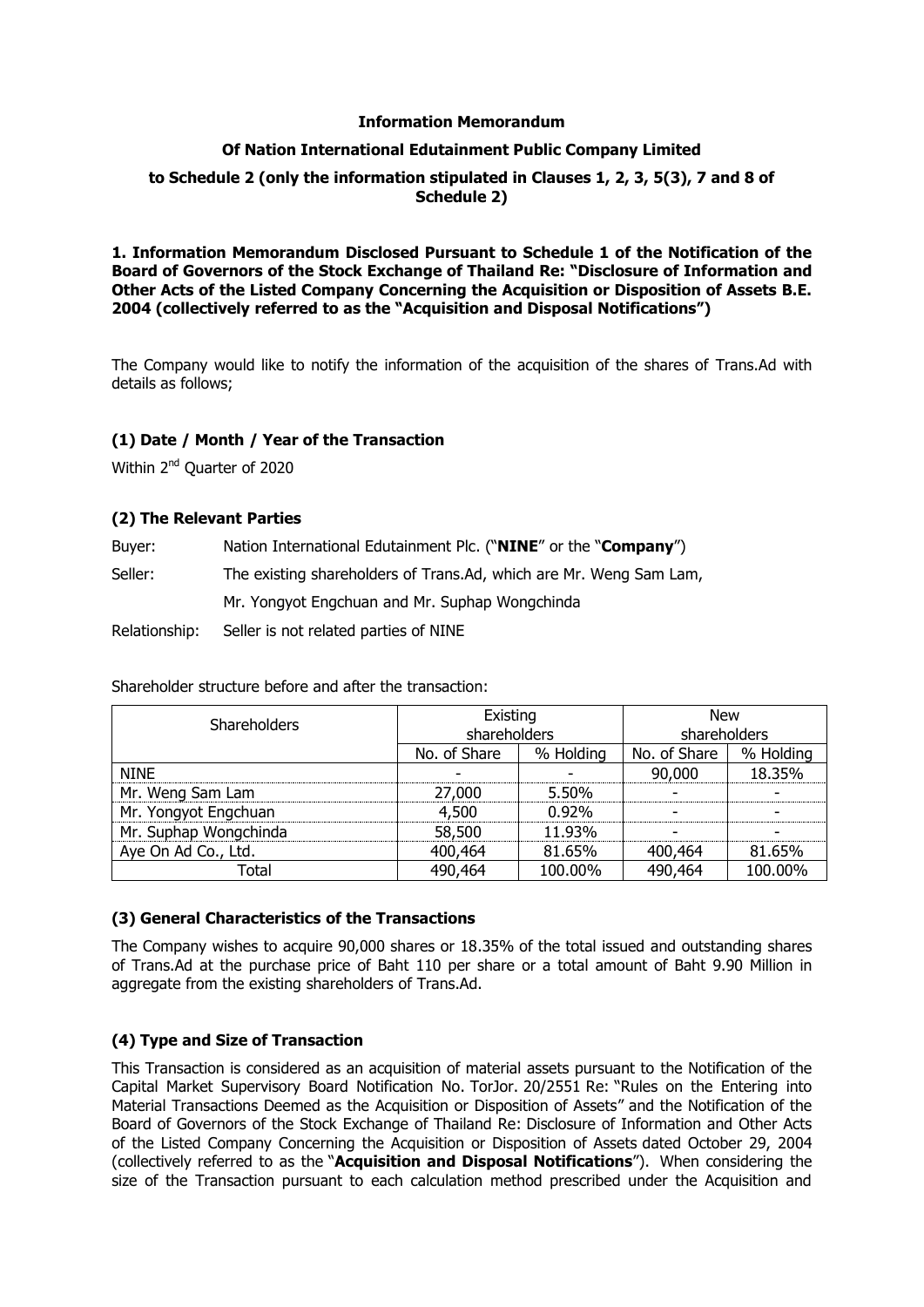Disposal Notifications and based on the audited consolidated financial statements of the Company for the year ended December 31, 2019 and the audited financial statements of Trans.Ad, the Transaction size is of the highest value when calculated in accordance with the total net profit basis, which equals to 32.21 percent of the total assets of the Company and its subsidiaries by which the Company has no other acquisition transactions within the past 6 months.

|         | <b>Calculation Basis</b>                                                                                                                                | <b>Calculation Details</b>                                | <b>Transaction Size</b> |
|---------|---------------------------------------------------------------------------------------------------------------------------------------------------------|-----------------------------------------------------------|-------------------------|
| $1_{-}$ | Total Asset Value $=$ % NTA of the<br>acquired company / NTA of the<br>listed company                                                                   | $=$ Baht 466.41 Million x<br>18.35% / Baht 265.74 Million | 32.21%                  |
|         | 2. Net Profit $=$ % net profit of the<br>acquired company / net profit of<br>the listed company                                                         | (This calculation basis is not<br>applicable)             |                         |
|         | 3. Total Value of Consideration<br>Value of Consideration / Total<br>assets of the listed company                                                       | $=$ Baht 9.90 Million / Baht<br>318.64 Million            | 3.11%                   |
|         | 4. Value of Issued Equity = Number<br>of shares issued by the listed<br>company as consideration /<br>Number of paid-up shares of the<br>listed company | (This calculation basis is not<br>applicable)             |                         |
|         | <b>Highest Transaction Size</b>                                                                                                                         |                                                           | 32.21%                  |

# **Calculation of Transaction Sizes under the Acquisition and Disposal Notifications**

# **(5) Details of Assets Acquired**

Trans.Ad's shares are the assets to be acquired by the Company, which details are shown as follows:

# (5.1) Details of Trans.Ad's shares to be acquired by the Company

The Company will acquire 90,000 shares or 18.35% of the total issued shares of Trans.Ad.

# (5.2) Summary Details of Trans.Ad

# a) General Information

Trans.Ad Solution Company Limited was established in 2014 to provide design and installation services of Multimedia Display System. At present, Trans.Ad has registered and paid-up capital of Baht 49.05 million, divided into 490,464 shares, at Par Value of Baht 100 per share.

# b) Business Characteristic

Trans.Ad engages in the design and installation of multimedia display systems such as LED displays, content control and media management systems, installing a connection system for commanding and storing data via the internet and CCTV, including designing and creating a mobile application for indoor navigation and Bluetooth transmitter system for advertising.

# c) Board of Directors

At present, the Board of Directors of Trans.Ad comprises of:

1. Mr. Weng Sam Lam 2. Mr. Phoon Chiong Kit 3. Ms. Tamonwan Narintavanich

Subsequent to the completion of the Transaction, the Company will not appoint the representative to be a director of Trans.Ad.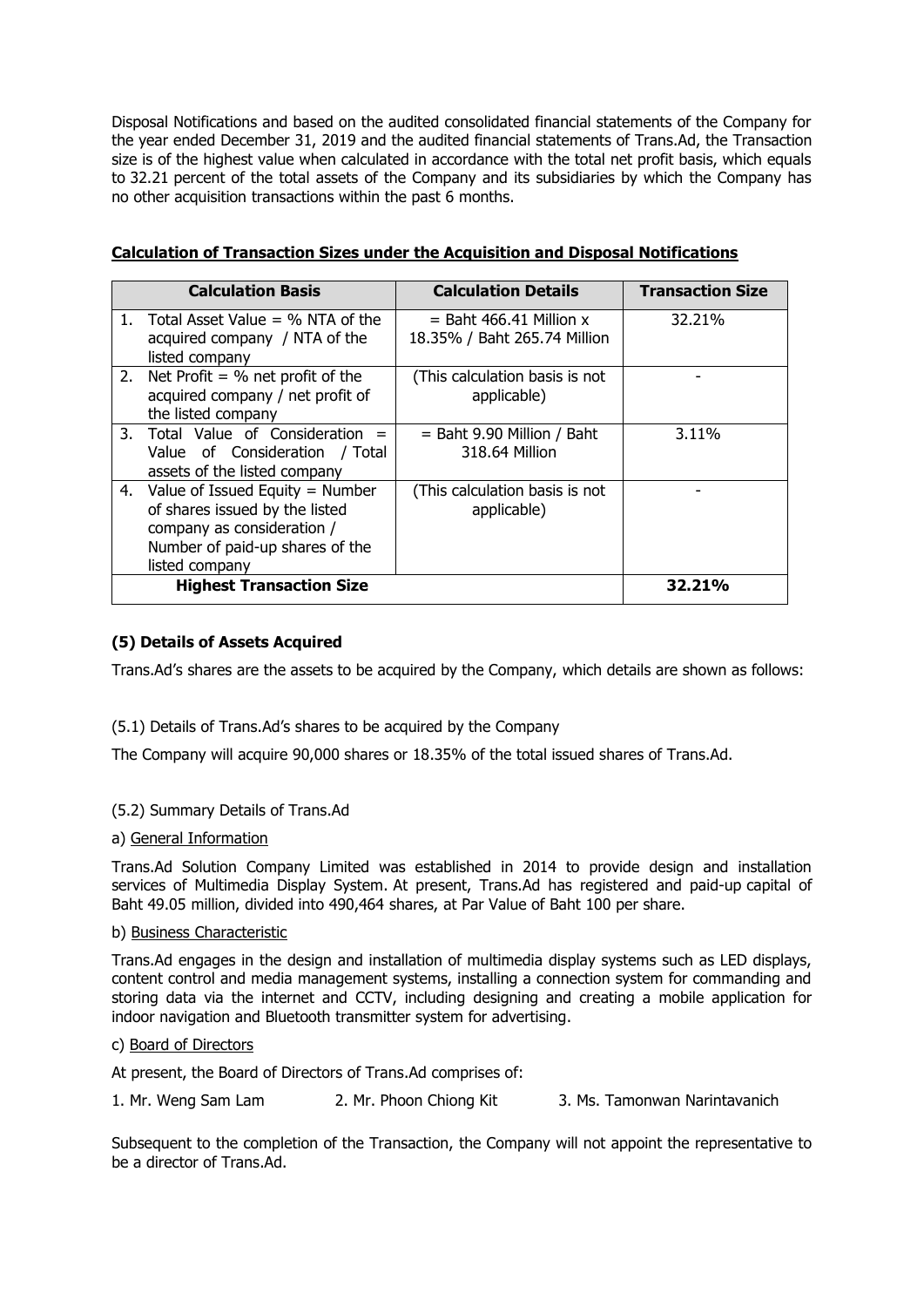### d) Shareholding Structure

The shareholding structure of Trans.Ad as shown in Trans.Ad's list of shareholder copied from the share registry book dated July 23, 2019 are as follows:

|    | <b>Name</b>           | <b>Shares</b> | $\frac{0}{0}$ |
|----|-----------------------|---------------|---------------|
|    | Mr. Weng Sam Lam      | 27,000        | 5.50%         |
|    | Mr. Yongyot Engchuan  | 4,500         | 0.92%         |
|    | Mr. Suphap Wongchinda | 58,500        | 11.93%        |
| 4. | Eye On Ad Co., Ltd.   | 400,464       | 81.65%        |
|    | Total                 | 490,464       | 100.00%       |

# e) Financial Information

The financial information of Trans.Ad as per its audited financial statement audited by Tangjaito Company Limited, ended 31 March 2017-2019 are as follows:

# **Financial Information of Trans.Ad ended 31 March 2017-2019**

| <b>Unit: Million Baht</b>                    | 2017   | 2018   | 2019   |
|----------------------------------------------|--------|--------|--------|
| <b>Assets</b>                                |        |        |        |
| <b>Current Assets</b>                        |        |        |        |
| Cash and cash equivalents                    | 12.44  | 73.18  | 86.11  |
| Trade and other accounts receivable          | 43.71  | 30.61  | 115.34 |
| Short-term loan and interest receivable      |        | 9.00   | 39.43  |
| Other current assets                         | 110.73 | 68.86  | 65.19  |
| <b>Total Current Assets</b>                  | 166.87 | 181.65 | 306.07 |
| <b>Non-current Assets</b>                    |        |        |        |
| Long-term deposit at financial institution   | 1.00   | 1.01   | 1.03   |
| Investments in subsidiaries                  |        |        | 382.40 |
| Leasehold improvement, vehicle and equipment | 2.14   | 2.89   | 2.24   |
| Intangible assets                            | 0.29   | 0.22   | 0.13   |
| Deferred tax assets                          | 0.00   | 0.40   | 0.40   |
| Deposits                                     | 0.51   | 4.28   | 5.34   |
| <b>Total Non-current Assets</b>              | 3.94   | 8.80   | 391.54 |
| <b>Total Assets</b>                          | 170.81 | 190.45 | 697.62 |
| <b>Liabilities and Shareholders' Equity</b>  |        |        |        |
| <b>Current Liabilities</b>                   |        |        |        |
|                                              |        |        |        |
| Short-term Loan from financial other person  | 65.94  |        |        |
| Short-term Loan from financial institution   |        |        | 38.95  |
| Trade and other accounts payables            | 48.82  | 73.93  | 49.55  |
| Accrued cost                                 |        | 44.28  | 83.87  |
| Unearned income                              | 20.45  | 6.43   | 44.03  |
| Income tax payable                           | 0.42   | 1.03   | 7.04   |
| Other current liabilities                    | 4.90   | 2.93   | 5.23   |
| <b>Total Current Liabilities</b>             | 140.54 | 128.61 | 228.67 |
| <b>Non-current Liabilities</b>               |        |        |        |
| Long-term Provisions                         |        | 2.00   | 2.00   |
| Obligation under hire-purchase contract      | 0.04   |        |        |
| <b>Total Non-current Liabilities</b>         | 0.04   | 2.00   | 2.00   |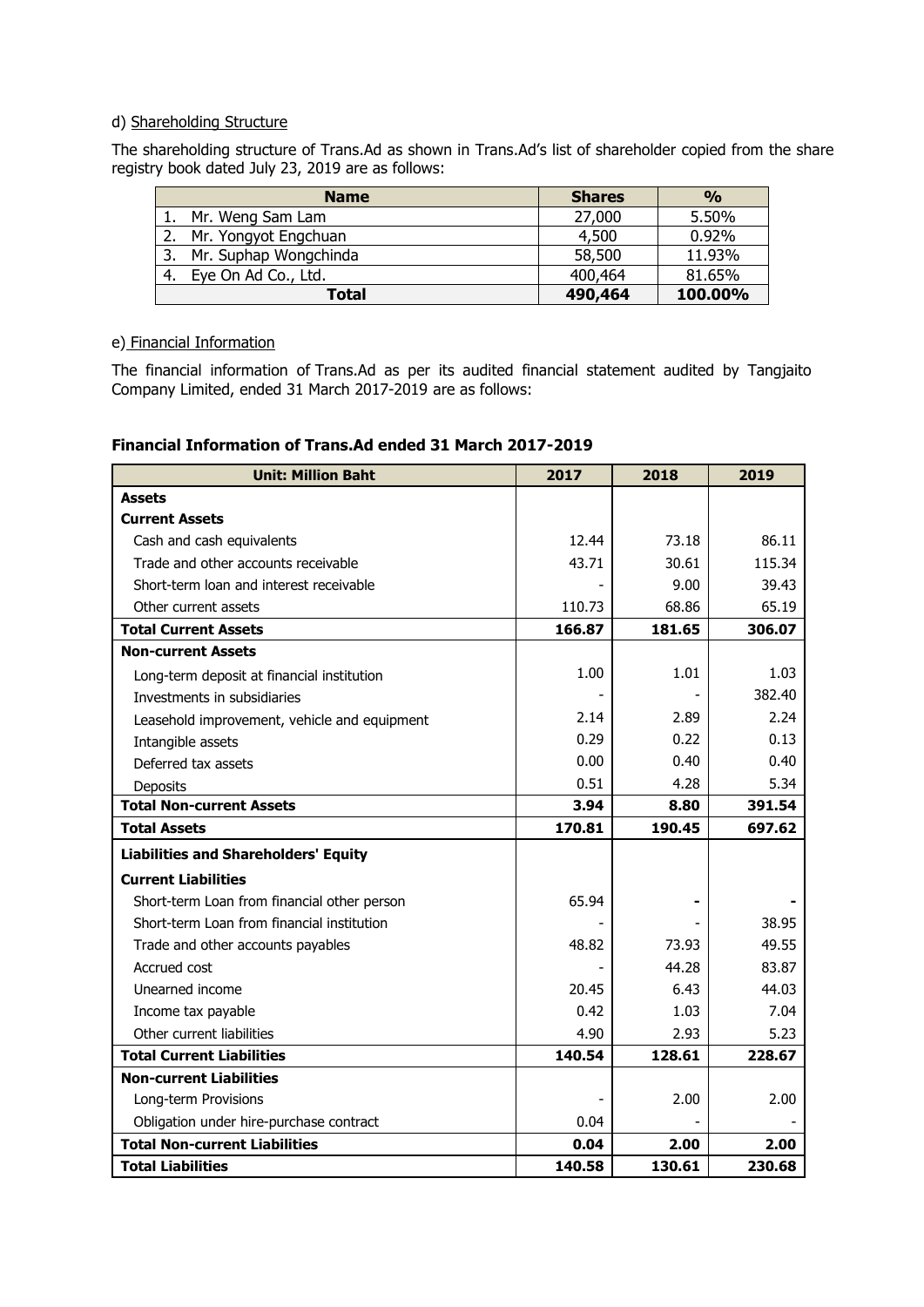| <b>Unit: Million Baht</b>                         | 2017   | 2018   | 2019   |
|---------------------------------------------------|--------|--------|--------|
| <b>Shareholders' Equity</b>                       |        |        |        |
| Registered capital                                | 30.00  | 30.00  | 49.05  |
| Issued and paid-up capital                        | 9.00   | 9.00   | 49.05  |
| Share premium                                     |        |        | 347.95 |
| Retained earnings                                 |        |        |        |
| Appropriated - legal reserve                      | 0.92   | 1.56   | 3.00   |
| Unappropriated                                    | 20.31  | 49.28  | 66.94  |
| <b>Total Shareholders' Equity</b>                 | 30.23  | 59.84  | 466.94 |
| <b>Total Liabilities and Shareholders' Equity</b> | 170.81 | 190.45 | 697.62 |

# **Operation Results of Trans.Ad ended 31 March 2017-2019**

| <b>Unit: Million Baht</b>       | 2017   | 2018   | 2019   |
|---------------------------------|--------|--------|--------|
| Revenue from sales and services | 217.59 | 436.67 | 561.92 |
| Other income                    | 0.71   | 1.17   | 3.07   |
| <b>Total Income</b>             | 218.31 | 437.84 | 564.99 |
| Cost of sales and services      | 183.78 | 371.92 | 448.29 |
| <b>Gross Profit</b>             | 34.53  | 65.92  | 116.70 |
| Administrative expenses         | 15.95  | 18.94  | 28.49  |
| Gain / (Loss) on exchange rate  | 0.00   | (0.25) | (1.06) |
| <b>EBIT</b>                     | 18.58  | 46.73  | 87.14  |
| Financial costs                 | 2.46   | 1.02   | 0.47   |
| <b>EBT</b>                      | 16.12  | 45.71  | 86.67  |
| Income tax expenses             | 3.31   | 9.20   | 17.57  |
| <b>Net Profit</b>               | 12.81  | 36.51  | 69.10  |

# **(6) Value of Consideration and Basis Used to Determine the Value of Consideration**

The total value of consideration for 90,000 shares of Trans.Ad to be paid to the Sellers is Baht 9.90 Million or Baht 110 per share, 10% premium of the par value. The price was mutually agreed by the Sellers and the Company that the Sellers have the right to repurchase the share within 3 years. The Company will pay for such purchase price by transfer to the bank account or via cheque to the Sellers upon completion of the Transaction (within the 2<sup>nd</sup> Quarter of 2020).

The Seller has the right to buy back the shares at the price of Baht 220 per share within 3 years from the closing date of the transaction.

# **(7) Value of Assets acquired**

The Trans.Ad's shares acquired hereunder has the book value as per the latest audited financial statement as at December 31, 2019 is Baht 952.04 per share.

# **(8) Sources of Financing**

The Company will finance this Transaction with the capital received from the capital increase of the Company of Baht 9.90 million. As of December 31, 2019, the Company has cash and cash equivalent as well as current investments in an amount of Baht 257.40 million. After payment of the purchase price, the Company still has sufficient funds for its business operations.

# **(9) Expected Benefits to the Company**

To increase the efficiency in cash management, liquidity, generate a suitable return, and risk management.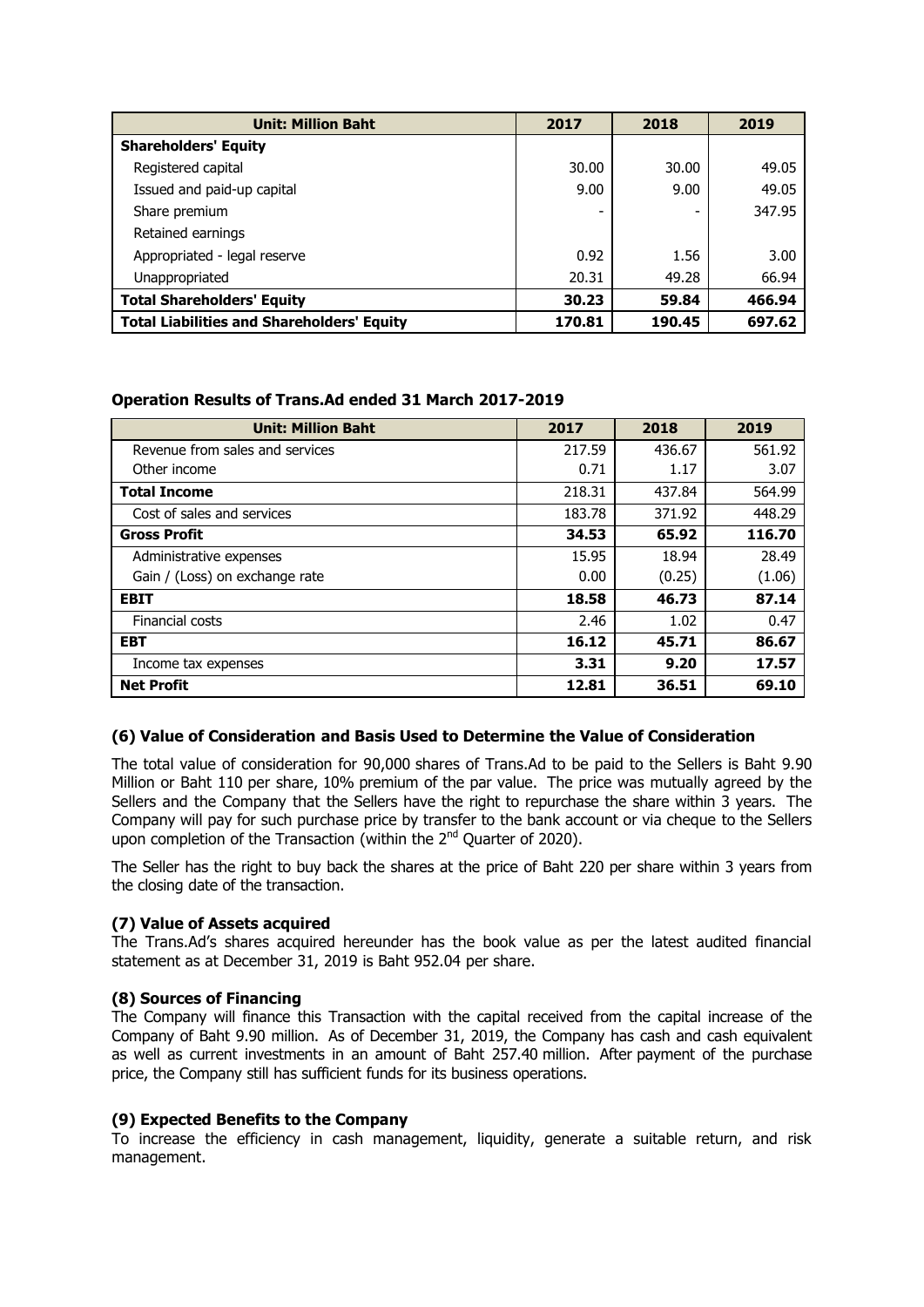# **(10) Condition of the Transaction**

This Transaction is considered as an acquisition of the total assets of the Company. According to the announcement of the Acquisition or Disposal of Assets, the Company is required to disclose information about such transactions to the Stock Exchange of Thailand and to provide the information memorandum regarding the acquisition of assets of the Company to the shareholders within 21 days following the date of disclosure of the transaction to the SET.

### **(11) Opinion of the Company's Board of Directors**

The Board of Directors has considered and viewed that the transaction is reasonable and most beneficial to the Company and its shareholders. Because the book value as of March 31, 2019 is Baht 952.04 per share but the purchase price is Baht 110 per share, which is likely that the Seller will exercise the right to buy back at the price of Baht 220 per share. Therefore, it will make the Company receive a return of 100%, 41% and 26% on investment in year 1, year 2 and year 3 respectively, which is a higher rate of return than deposit accounts. However, if the Seller does not exercise the right to buy back, the investment value of Baht 9.90 Million, calculated according to the proportion of 18.35% of the shareholders' equity as of March 31, 2019. It will be worth Baht 85.68 Million, which is up to 8.65 times higher than the investment.

In addition, Trans.Ad is in the captive market and has long-term concessions. Therefore, the Company has relatively low business risk. If the Company must be liquidated, it is worth to be invested because the purchase price is lower than the Book Value up to 0.12 times.

### **(12) Opinion of the Company's Audit Committee and/or Directors differently from those of the Board of Directors**

Neither the Audit Committee nor any directors had a different view from the Board of Directors of the Company.